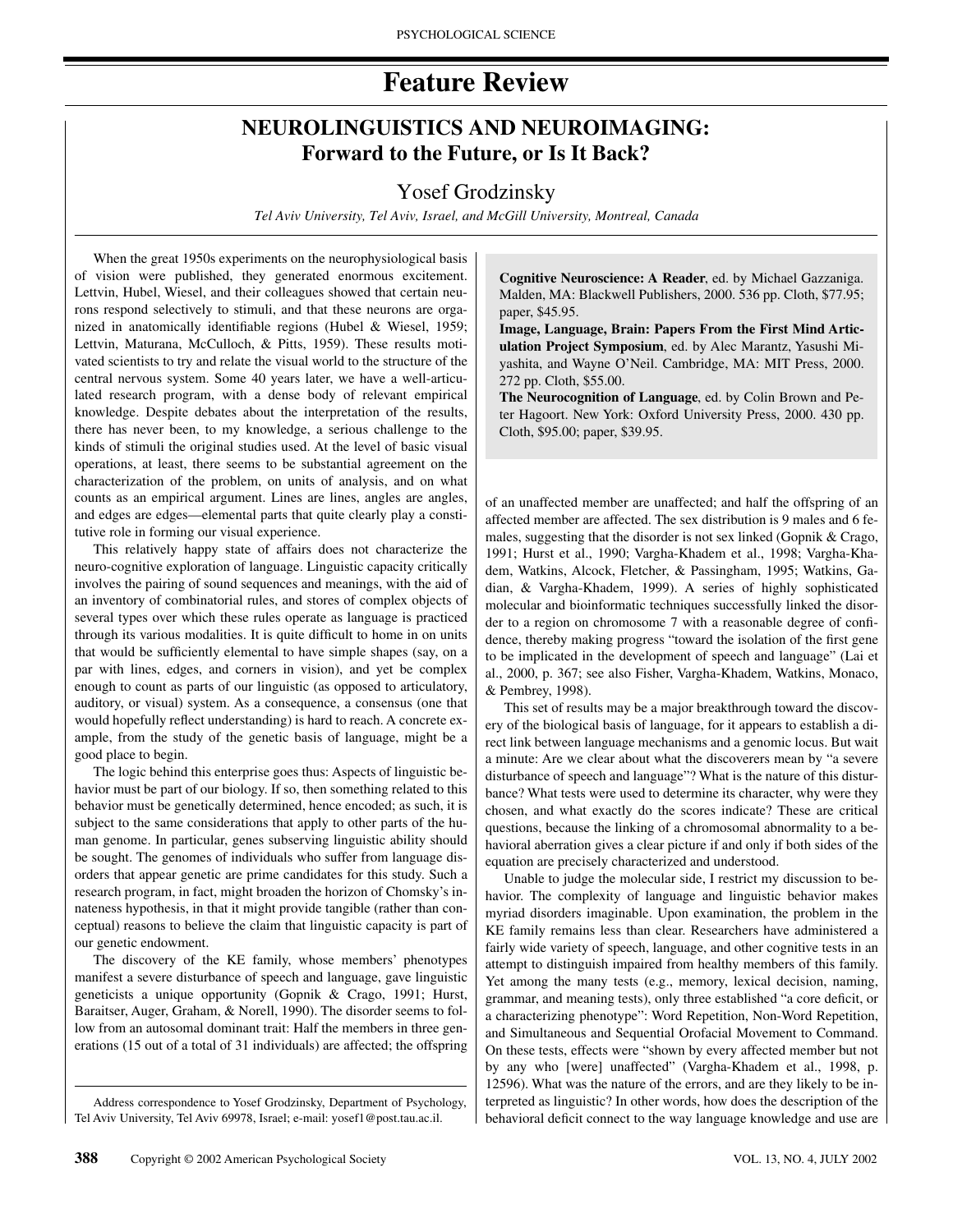#### PSYCHOLOGICAL SCIENCE

### Yosef Grodzinsky

viewed by theoreticians? This critical information is somewhat lacking. The situation, in fact, is further complicated, as there are many more tests on which the affected members averaged lower than their unaffected peers (although these did not meet the criteria of the "core deficit"). How can these results be interpreted? Finally, do these findings provide a clear enough picture to conclude that the "*SPCH1* region" on chromosome 7 is a "language gene"? For the reasons just given, I tend to think that this conclusion is premature, and commend the caution of the discoverers, who aptly claim to have made a mere first step.

One could imagine the situation to be different: A consensual view on what language is, and a subsequent battery of tests, might determine with some certainty whether or not a disturbance is truly linguistic, and lead to a clearer view of the genetic basis of speech, perhaps even language. But such a consensus does not exist, nor does a standardized test battery. The problem is not restricted to linguistic genetics, but extends to virtually all language sciences. The very same equation—some physical aspect of the organism on one side, and something that relates to behavior on the other side—is instantiated in the neuroscientific study of language, because the same logic underlies genomic and cerebral localization. On the behavior side, there is disagreement, alas, not just about theory, methods, and goals, but also about the nature of the relevant evidence. The absence of a common goal and a consensual set of methodologies is detrimental to the field, and we should see whether this situation can be fixed, and at what cost.

The appearance of the three edited volumes that I consider here provides an excellent opportunity to inquire whether common ground is forthcoming. Gazzaniga's reader (G) is a proper choice, because it provides a spectacular view of cognitive neuroscience. It carries impressive sections on history and methods, and on evolution and plasticity, side by side with parts dedicated to more traditional aspects perception, attention, imagery, memory, and action—and, finally, a small section on language that I discuss here.

The other two books focus on language, and are mostly concerned with the newest neuroimaging methods available—PET (positron emission tomography), fMRI (functional magnetic resonance imaging), ERP (evoked response potential), and MEG (magnetoencephalography). The centerpiece of Brown and Hagoort's volume (BH) is an interesting collection of chapters discussing recent experiments on cerebral reflexes of linguistic behavior, and Marantz, Miyashita, and O'Neil's book (MMO) revolves around the first results of a collaborative effort of linguists, neurolinguists, and vision neuroscientists in Japan and the United States to study neuromagnetic correlates of linguistic and visual generalizations. The approaches espoused in these volumes represent different theoretical perspectives, and some deep, perhaps irreconcilable differences emerge (even though some authors contributed to more than one of the books). One would like to understand why this is so.

To begin, consider this (nonexhaustive) compendium of sources of evidence used by students of language and its biological antecedents:

- 1. Normal language development (errors children make)
- 2. Congenital and developmental deficits involving language (the KE family; specific language impairment, SLI; Down syndrome)
- 3. Disruptions to input-output systems (language and speech in deaf and blind speakers)
- 4. Input deficiencies (language in children like "Genie," the girl who never learned to speak because of a severe deprivation that continued past her puberty)
- 6. Normal linguistic behavior in adults (native speakers' judgments of grammaticality, plausibility, ambiguity, and synonymy; speech errors; timed responses to linguistic stimuli)
- 7. Adult brain failures (associated with diffuse lesions, e.g., Alzheimer's disease; or associated with focal lesions, e.g., aphasia)
- 8. Measures of cerebral activity during linguistic activity

These sources all allow the measurement of behavior, or biological correlates thereof. At first glance, no fundamental difference among them is apparent: Errors, judgments, and timed reactions, recorded in normal and pathological populations of children and adults, are bona fide human behaviors; electrical measures of neural activity, magnetic measurements of blood flow, measures of location and volume of lesions, and the like are bona fide indices of brain activity. Interested in the aforementioned equation—the relation between neural tissue and linguistic behavior—all researchers would appear to have a common point of departure, at the very least. In reality, some of these topics are widely considered psychological, and others neurological, whereas yet others are thought to be the business of linguists. This bureaucratic division is no mere sociological curiosity; it is a sign of fragmentation, for interaction among linguists, psycholinguists, and neurolinguists is not as intense as one would wish it to be.

Differences, however, should not conceal commonalities, which are also reflected in the three books: When their respective chapters evaluate the utility, the precision, and especially the empirical results of recent technological innovations, everyone seems to agree on the crucial role of advanced imaging instruments in the neuroscientific study of language. Many cognitive neuropsychologists view the introduction of noninvasive brain-probing methodologies with relatively high spatial and temporal resolution as the major advancement of the 1990s. The resolution (in both time and space) of earlier methods was too low, and hence, focal loss of neural tissue equated with loss of cognitive capacity was effectively the only clue for anatomical localization of cognitive natural classes. The current generation of functional neuroimaging methodologies, most notably PET, fMRI, and MEG, has added sophisticated (if expensive) machines to the psychologist's tool kit, and opened a way to a new, exciting episode in the cognitive neuroscience saga. Localizable changes in cerebral activity may now be detected, and equated with cognitive capacity in neurologically intact humans.

Gazzaniga's reader carries two extremely valuable (if somewhat dated) reviews of commonly used techniques—Hilliard's on electrical and magnetic recording, and Raichle's on functional imaging. Both writers are longtime leaders in the field, and their perspectives are important and informative. Brown and Hagoort's book has three chapters on experimental methodology: one by Rugg, on neuroimaging as compared with other methods; another by Kutas, Federmeier, and Sererno, on the ERP method as applied to language; and another by Büchel, Frith, and Friston, on analytic methods for assessing interaction among cerebral regions during cognitive activity. All these authors are true leaders of their fields, and hence their chapters are of high value and interest. Finally, the volume edited by Marantz et al. holds two chapters on methodology, also written by prominent figures: Frackowiak writes on fMRI, and Sekihara, Poeppel, Marantz, and Miyashita discuss technical aspects of MEG. In all cases, the presumed advantage of these new methods over more traditional ones—most no-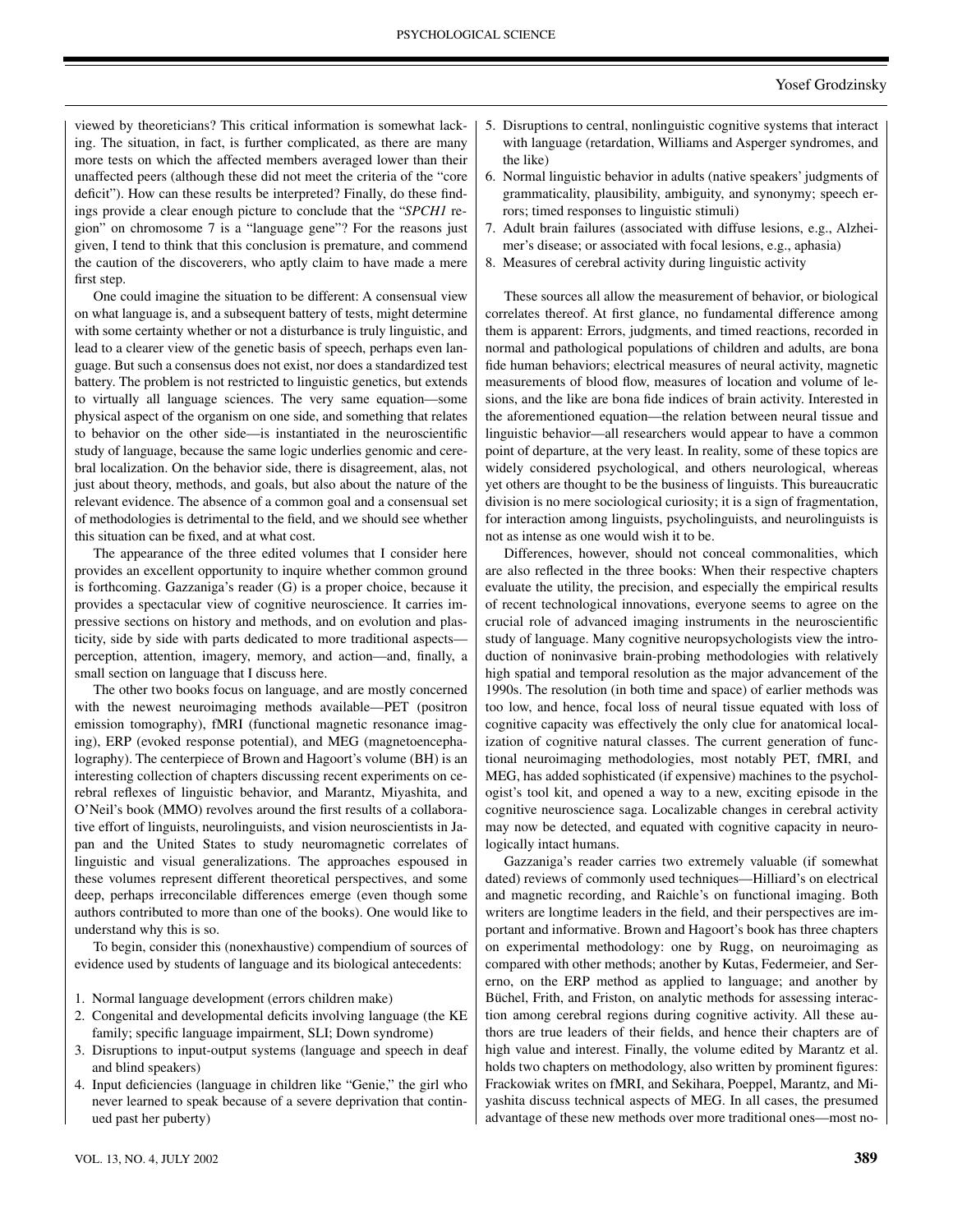#### Neurolinguistics and Neuroimaging

tably lesion studies—is of central concern. As my interest here is functional localization, I focus on imaging (relatively low temporal, high spatial resolution) rather than electrophysiological measurements (high temporal, low spatial resolution).

Raichle's chapter (G), originally published in 1988, discusses blood-flow-based methods for the detection of cerebral activity rCBF (regional cerebral blood flow), PET, and fMRI. He reviews the subtraction method, presents some problems it suffers from, and argues that the growing sophistication of researchers has improved experimental designs and data analysis methods, thereby increasing the reliability of the results. His chapter is a good introduction, but the beef—the real intermethod comparisons—is elsewhere. Arguing that fMRI is advantageous to lesion studies, Rugg (BH) notes that "functional neuroimaging can go beyond lesion data in its capacity to provide information about the dynamics of neural activity," which "opens the door to more complex conceptualizations of the mapping between cognitive operations and their underlying neural substrates than that which underlies the traditional lesion-deficit approach" (p. 16). Imaging in normal subjects, he says, also gets around nagging problems inherent in the lesion-study method. For example, "the mere demonstration of a task dissociation [is not] sufficient to support the inference that functionally distinct cognitive operations have been uncovered" (p. 17). The advantage of functional imaging is that it "provides a means to separate and identify different cognitive operations in terms of their differing neurophysiological correlates" (p. 17). Moreover, as Frackowiak notes (MMO), lesion studies provide a less direct view of the brain, because "the damaged brain, like the learning normal brain, can adapt" (p. 165).

The claim, then, is that the image generated by instruments that monitor the working healthy brain is sharper than anything else, now that methodological problems are solved. Does that make functional imaging the definitive method for cognitive neuroscience? The field has responded in the affirmative: New journals and societies have sprung up around imaging; certain publications have an "accelerated route" for reports on imaging research; and more funds than ever are allocated to imaging by the major agencies. Yet, at least in the language domain, we should ask whether this sociological success means that the methods are indeed superior to more traditional ones. As someone working both with aphasic patients and in fMRI, I have long grappled with this question. My current conclusions tend to be more cautious than optimistic: There are, indeed, important advantages to the use of fMRI in neurolinguistic research, but there are problems, too, that we must solve before giving this method preference over others. These problems pertain to the quality of images, and to experimental constraints that some of the new technologies impose.

Consider, first of all, anatomical precision. Lesion data are obtained through "natural experiments" caused by focal brain damage. The experimenter's lack of control over lesion size and location leads to interpatient variation, resulting in a blurred picture. We expect images obtained from normal subjects through PET and fMRI to be more focused. And it is here that serious obstacles appear.

Brains vary in size and shape. Can we specify a brain location in a general, objective, observer-independent way? This problem has occupied the best minds in neuroanatomy, who have realized that general statements about the brain require a uniform map. The Talairach space (Talairach & Tournoux, 1988) is an attempt to create a map of this sort. Yet the definition of a uniform reference space is insufficient. In many regions of the normal brain, including the language ones, significant intersubject variability is apparent at all levels. At the gross level of surface topography, huge variation in the shape of Brodmann's Areas 44 and 45—otherwise known as Broca's region—has been demonstrated. Tomaiuolo et al. (1999) have shown that if the two parts of this region are defined by sulcal boundaries, huge intersubject variability is found. Yet even this comparison may not be the right one: It appears that functional divisions in cortex best correspond to cytoarchitectonic, rather than surface, borders (Luppino, Matelli, Camarda, Gallese, & Rizzolatti, 1991; Matelli, Luppino, & Rizzolatti, 1991). This is what Brodmann (1909) originally thought; however, his seminal work, which spanned several species, was limited to one human brain. Thus, Zilles, Amunts, and their colleagues (whose work is duly represented in BH) have embarked on a Herculean project, aimed at mapping cerebral variation at the histological level (currently invisible in fMRI and PET) by examining 10 human brains. For the main language regions—areas 44 and 45—huge variation across individual brains was found not only in cytoarchitectonic properties, but also in the way these areas are situated within the local topography—the sulci and gyri that are visible through current imaging technology (Amunts et al., 1999).

Overall, then, great variation is observed in the language regions. Collapsing functionally defined regions together becomes a hairy problem. The consequence is that the fine structure of the main language regions in humans can only be delineated probabilistically: A given voxel can be said to be part of Broca's region only with a certain probability. Indeed, researchers have proposed probability maps for Broca's area (Amunts et al., 1999; Tomaiuolo et al., 1999), against which functional group data can be evaluated (cf. Indefrey et al., 2001, for an implementation in the language domain). These methods have improved the reliability of localizing claims, yet have also shown that at least for some brain areas, the resolution of images is not as high as we would like it to be.

In addition, there are unresolved technical problems, most notably those regarding image distortions caused by reconstruction algorithms, and the resulting picture is less sharp than we would like it to be. Whether or not the MR image that is created for neurologically intact subjects is sharper than the one obtained by lesion data still remains to be demonstrated. When experimental constraints (caused by the fact that experiments are done inside a claustrophobic, noisy magnet, in which the subject cannot move) are taken into account, Rugg's approach seems most rational: He proposes to view "functional neuroimaging studies as a valuable extension to the lesion deficit approach" (p. 16 in BH). Taking this view, the field can try and broaden the frontiers of knowledge, without losing precious, previously obtained, information. As of yet, unfortunately, Rugg's suggestions hold only in theory. In practice, neuropsychologists of language who work in imaging have attempted to start almost from scratch. Caught by the excitement that swept the field when neuroimaging techniques were introduced, many investigators have largely tended to dismiss aphasia data, rather than seek cross-methodological convergence. This problem is apparent in the books under review.

Consider the chapter by Price, Indefrey, and van Tourennout (BH), which reviews studies of the neural basis of word production and perception, as revealed through fMRI and ERP data. One important set of findings relates to picture, letter, and color naming. These tasks activated the inferior temporal lobe (Brodmann's Area 37) in the authors' study; in another, activation to object naming was observed also "in the inferior frontal, precentral, and subcortical cortices" (p. 214). I was quite intrigued by these results, and wondered whether they converge on lesion data. In particular, I looked to see if the authors draw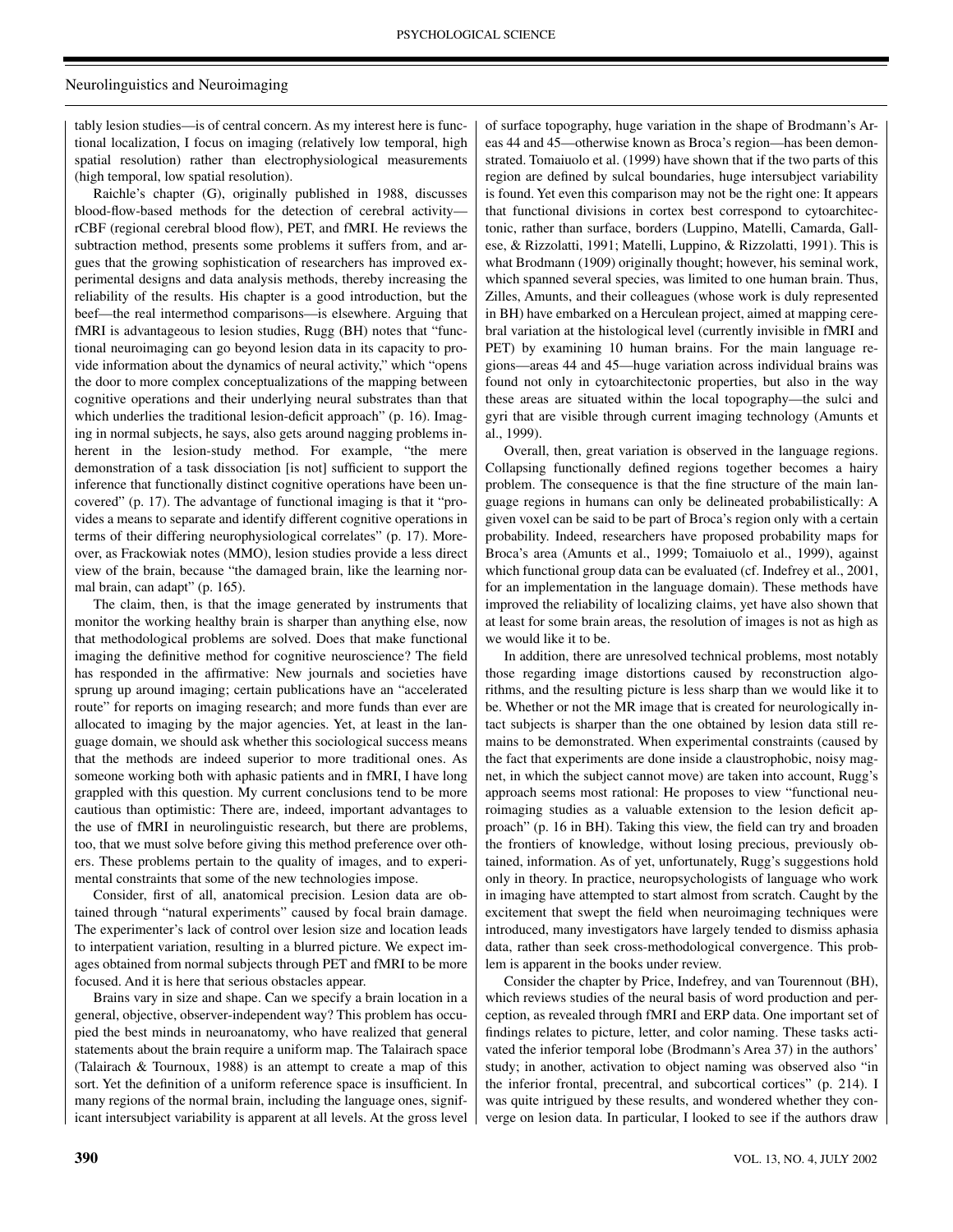### Yosef Grodzinsky

any connections between these data and the way Broca's and Wernicke's aphasics access their mental lexicon in a variety of tasks (e.g., Milberg, Blumstein, & Dworetzky, 1987; Shapiro, Gordon, Hack, & Killackey, 1993; Swinney, Zurif, & Nicol, 1989; Zurif, 1995). Regrettably, they offer no attempt to make such a connection, even though the picture that will emerge when multiple sources of data are pooled together will probably be intriguingly complex.

The Price et al. study, in fact, raises a further question, thereby bringing us to a second major problem that the field must solve: It appears that the focus on experimental methodology has deemphasized considerations that pertain to cognition. Although Brown and Hagoort rightly included five theoretical chapters dedicated to language structure and to language processing and its relation to modalities, the experimental and methodological chapters do not connect to the theory as much as they should. In the case of Price et al., it might be important to uncover the authors' underlying view on language, so that it can be reconciled with other existing approaches. Their studies involve language-related activities (language production, language reception, and naming), with stimuli for naming divided into pictures, colors, and letters. Clearly, these choices are not theoretically innocuous. They align, in fact, with traditional neuropsychological categories used for the description and diagnosis of aphasic syndromes (see Goodglass & Kaplan, 1983, for a widely used clinical application of this conception of language). Yet these activity-based analyses of language have proven inadequate: The fine structure of the patterns of impairment and sparing in aphasia requires distinctions borrowed from linguistic theory (e.g., Avrutin, 2001; Grodzinsky, 1984, 1986, 2000; Kean, 1980; Levy & Kave, 1999; Zurif, 1980, 1995; Zurif & Blumstein, 1978). Indeed, Price et al. do not justify their choice—their chapter contains no discussion of whether or not these theoretical building blocks indeed play a constitutive role in language and cognition. The authors, in sum, stopped short of integrating aphasia data into their work, and the motivation for their experimental categories is somewhat lacking. These two weaknesses are not atypical.

In this context, we may also consider the fascinating chapter by Büchel et al. (BH). These authors present compelling reasons for a quest for functional connectivity among cerebral regions during the performance of cognitive tasks. Neuropsychologists have long been interested in simple localization of function, yet complex relations between anatomy and function have not been investigated, even though it is quite likely that multiple regions operate in tandem to realize many higher functions. Büchel et al. propose a method (imported from neurophysiology) to detect such coordinated activity. In essence, their method seeks sizable covariance effects in the activation of two regions, or correlations between time series of response pairs. The idea is to search for similar response patterns in two anatomical loci and use this similarity to isolate the cognitive operations behind it.

The search for interregional covariance in response patterns may uncover temporal patterns that would otherwise go unnoticed. If valid, this method is a novel way to isolate cognitive components, because it is designed to discover distinctive patterns of neural activity over multiple cerebral regions, and correlate them with cognitive operations. It may also characterize an interestingly abstract notion of cerebral localization. Trying to make good of their method, Büchel et al. embark on a localizing project in the linguistic domain. They analyze the results of an experiment with two conditions: phoneme repetition and word generation after the presentation of an initial phoneme. Comparisons of the time series of activations allow the decomposition of the cognitive processes involved into their component parts. The results of the analysis are that "the key cognitive difference between verbal fluency and phoneme repetition is the intrinsic generation as opposed to extrinsic specification of word representations and implicit mnemonic processing" (p. 342). I must admit that I found the last sentence difficult to understand. I did not see why "fluency" or "repetition" are constitutive elements of cognition. I am aware of no theoretical approach of any persuasion in which such concepts play a role, and in any event, Büchel et al. discuss none.

One could think of investigations that would capitalize on the methodological ingenuity of Büchel et al., but would have stronger theoretical motivation and relevance. This can happen if we change the units of analysis from speech activities to linguistic rules. For example, evidence has accumulated to suggest that in receptive language, certain central syntactic operations—most notably grammatical transformations—involve more than one cerebral region: Both Broca's and Wernicke's areas are likely involved. This possibility is raised by lesion studies (Grodzinsky & Finkel, 1998), which have guided the design of fMRI tests (Ben-Shachar, Hendler, Kahn, Ben-Bashat, & Grodzinsky, 2001; Röder, Stock, Neville, Bien, & Rösler, 2002). These findings point to a highly complex relation between the two regions. The functional connectivity method may help decipher the puzzle, and shed light on the precise characterization of the anatomy of syntactic movement.

This discussion brings us to another important issue—the combinatorial properties of language. Phonological, morphological, syntactic, semantic, and perhaps other rules underlie our ability to put linguistic elements together. Here language manifests its richness— "the creative aspect of language use," which Chomsky has so famously emphasized over the years, lies in rule systems—for combinatorial linguistic rules make novel forms, sequences, and meanings possible. Grammaticality and acceptability judgments form the bulk of the evidential basis for the construction of linguistic theory. For many readers of this journal, these may not count as belonging in psychology, let alone neuroscience, under normal circumstances. And still, sentence processing is a bona fide psycho- and neurolinguistic topic. As Hagoort, Indefrey, and Osterhout (BH) point out, "syntax matters," and "a complete theory of the neurocognition of syntax has to specify how grammatical encoding (speaking) and parsing (comprehension) are organized and embedded in the overall process of speaking and listening/reading. However, this is not enough. In addition, we need to specify which neural mechanisms enable and instantiate the combinatorial apparatus that is so central to natural language" (p. 274).

The attempt to go beyond the modalities through which language is practiced (which feature so centrally in many of the studies I have discussed) to structural properties of language and its combinatorial character is apparent in two of the books under consideration (BH, MMO); the third (G), otherwise a book with panache (featuring charming historical chapters by giants such as Hubel, Mountcastle, and Jerne), is different. Its language section includes one lesion study on how the brain presumably distinguishes fruits from vegetables (Hart, Berndt, and Caramazza), one general review by the editor on right-hemisphere language, and one valuable methodological chapter on ERPs (Kutas). I cannot see why the editor did not see fit to include even a single article on language structure or its relevance to the brain. There is one reference to Chomsky's work (p. 442), and even that one has an error. The linguistic approach to neurocognition is completely ignored in this reader.

Returning now to the studies on the neurocognition of sentence processing, we encounter three very interesting chapters. Friederici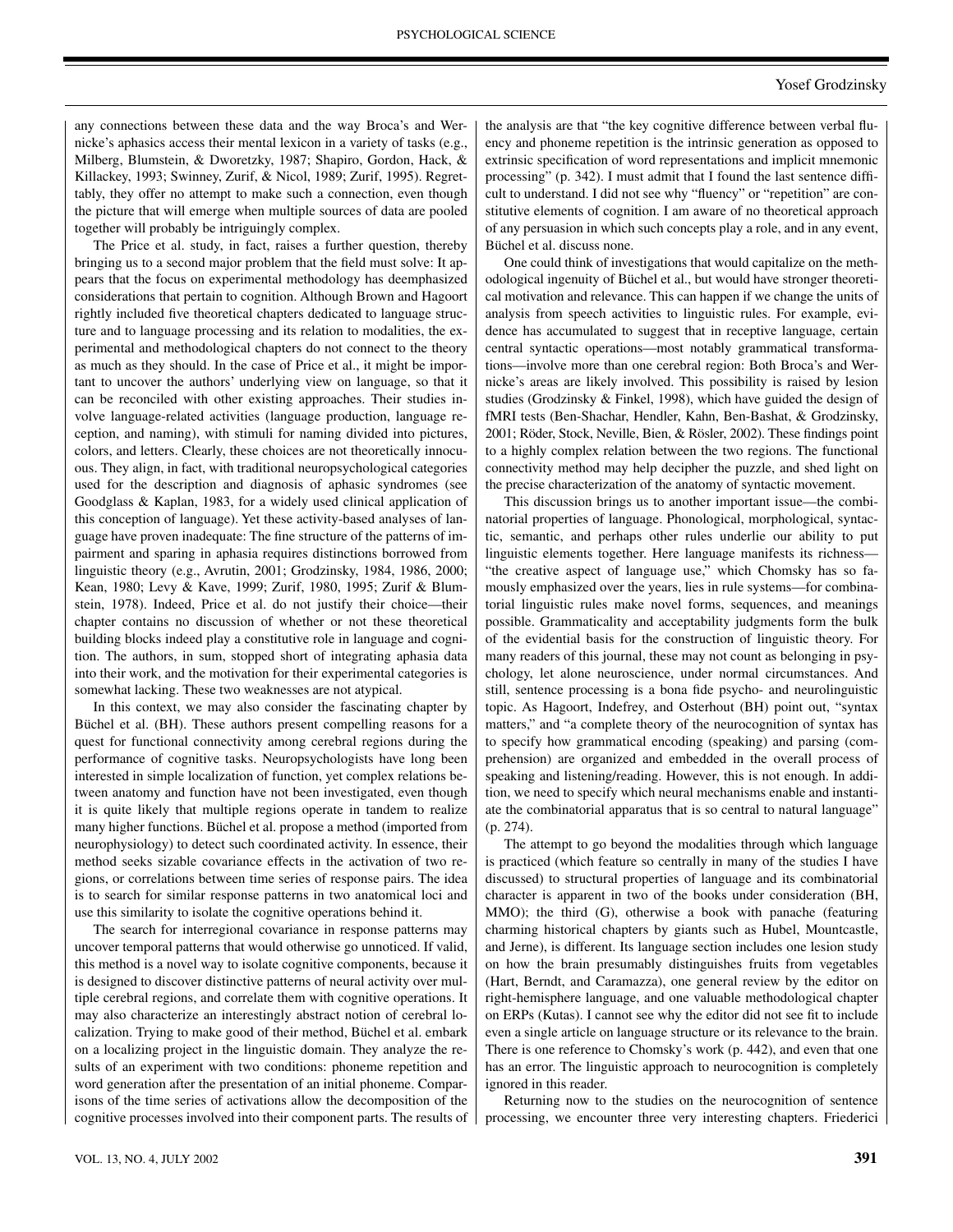#### Neurolinguistics and Neuroimaging

(MMO) reviews the neural basis of linguistic rules, and then presents a study from her own laboratory. She describes the state of the art thus: On the basis of PET and fMRI studies, she concludes that "the posterior region of the left superior temporal gyrus and the adjacent planum temporale is specifically involved in auditory language comprehension"; there is also "an involvement of left inferior frontal regions in phonetic processing," and for syntax she concludes (on the basis of studies with a PET machine) that there is "maximal activation in the left third frontal convolution . . . but additional activation in the left Wernicke's area as well as some activation in the homotopic areas in the right hemisphere" (pp. 128–129). Against this background, she and her colleagues conducted an experiment in which they sought to identify "the phonological, semantic and syntactic subsystems by directly comparing the processing of different types of auditory language input within the same subjects" (p. 130). Active declarative sentences were presented along with sentences with the same syntactic "frame" but with nonsense words, and with unstructured word lists and nonword lists. When sentences with real and pseudowords were compared with word and nonword lists (as a reflection of syntax), the results showed certain temporal, parietal, frontal, and subcortical areas were activated. This leads Friederici to the conclusion that syntactic processing in the auditory modality causes increased activity "in the superior temporal gyrus bilaterally . . . and further . . . in the deep portion of the left frontal operculum, near the pars triangularis in the Broca's area" (p. 133).

These findings seemed quite interesting. I was not exactly sure about the logic behind the experimental design and the interpretation of the results, and wondered how these could be integrated with previous literature. So I went to the chapter by Hagoort, Indefrey, and Osterhout (BH). There I found a review of previous studies, which indicates that "syntax" activates Broca's region and its vicinity, and some temporal regions, mostly in the left but some in the right hemisphere. I also found a description of an experiment, conducted by some of the authors, that had "a grammatical encoding component next to a parsing component" (p. 303). In that experiment, subjects read sentences with nonwords, with and without syntax errors. In the former case, subjects had to detect and correct the error by reading the corrected version aloud—carry out "grammatical encoding." In another set of conditions, subjects merely had to judge the grammaticality of the strings that contained nonwords—"parsing." All the conditions activated parts of left Broca's region, whereas the judgment conditions also activated its right-hemispheric homologue.

I hinted earlier that there is evidence from pathological language that particular components within syntax can be teased apart from others. A central body of work points to the critical involvement of Broca's region in transformational analysis. Transformations are formal operations that are at the heart of grammatical theory. As this theory is a serious attempt to characterize human linguistic ability, the neural substrate of one of its central tenets is highly relevant to the study of brain-language relations. Sacrificing precision for brevity, one can briefly say that Broca's aphasics have little trouble understanding sentences that do not involve transformations—active sentences (*the man touched the woman*), subject questions (*which man touched the woman?*), subject relatives (*the man who touched the woman was tall*), and related constructions—but they have major problems when transformations are involved—in passive sentences (*the woman is touched by the man*), object questions (*which woman did the man touch?*), and object relatives (*the woman who the man touched was tall*), among others (see Grodzinsky, 2000, for a recent review). The empirical basis of this view is rich, and it comes from multiple experimental paradigms, different laboratories, varied syntactic constructions, and many structurally different languages.

It is difficult to see why no reference is made to this highly relevant literature (Friederici herself has made significant contributions to it, which she does not cite, e.g., Friederici & Graetz, 1987). This problem is rampant: Dapretto and Bookheimer's (1999) fMRI investigation of active and passive sentences is one recent example. Although the comprehension of this contrast by aphasics has been intensely investigated and debated (e.g., Hagiwara, 1993; see Berndt, Mitchum, & Haedinges, 1996, and Grodzinsky, Pinango, Zurif, & Drai, 1999, for recent overviews, analyses, and debate), Dapretto and Bookheimer did not cite a single study of the active-passive contrast in aphasics, but just noted that "unequivocal evidence of such a dissociation has thusfar been elusive" (p. 427). This claim, even if true (which I doubt), is far from granting its authors a free pass: Brains are brains, whether impaired or not, and the contrast between this presumed elusiveness and the definitive finding reported by Dapretto and Bookheimer must be accounted for. No such attempt figures in their article.

Similarly, the chapter by Levelt and Indefrey (MMO) reviews imaging evidence for the cerebral localization of word production without a single reference to the huge relevant literature that comes from aphasia.

It is a pity that the necessity (or should I say obligation) to seek convergence among dense data sets has not yet become the norm. A chapter on the cerebral organization of word meaning in the same book (by Saffran and Sholl) focuses on disorders, but dedicates little space to the growing number of studies using functional imaging. The resulting statement that "for the most part these [fMRI and PET] results converge with the findings for the category specific deficits" (p. 261) is thus unclear, perhaps even puzzling.

So what is to be done? Like many people, I have expressed excitement at the use of imaging devices in neurolinguistic research; I have, however, been somewhat critical about some current approaches, because it seems to me that the new imaging technologies can be used to test finer distinctions than has thus far been done. We do not come to this new era empty-handed: Traditional neuropsychology has gone far beyond the attempt to find neurological correlates to gross distinctions. Aided by sophisticated analytic tools that current linguistic theory developed, it has provided us with a fairly advanced starting point: We can now test the fine structure of linguistic knowledge and processing through the images fMRI, PET, and MEG devices generate, which will, we hope, advance us toward true understanding of the way the neural substrate of language works to produce linguistic capacity. The view that Marr articulated very clearly, according to which there are levels of understanding when we approach the cognizing brain, should serve as a guide.

In the domain of language, we should use the best currently available views on language. In this respect, Geschwind's (1983) claim that "the notion that we need to know what language is before we ask where it is has little to justify it" (p. 62) is unacceptable. Knowledge of language should be our point of departure, which should then connect to the way this knowledge is implemented neurally. Chomsky's programmatic chapter (MMO) provides a similar view, through an interesting mix of a historical approach, philosophical reflections, and some particulars regarding the neural basis of language and cognition. In the same volume, Poeppel and Marantz demonstrate how we should search for linguistic natural classes in the brain: They set up an impressive experimental paradigm to study electrophysiological reflexes